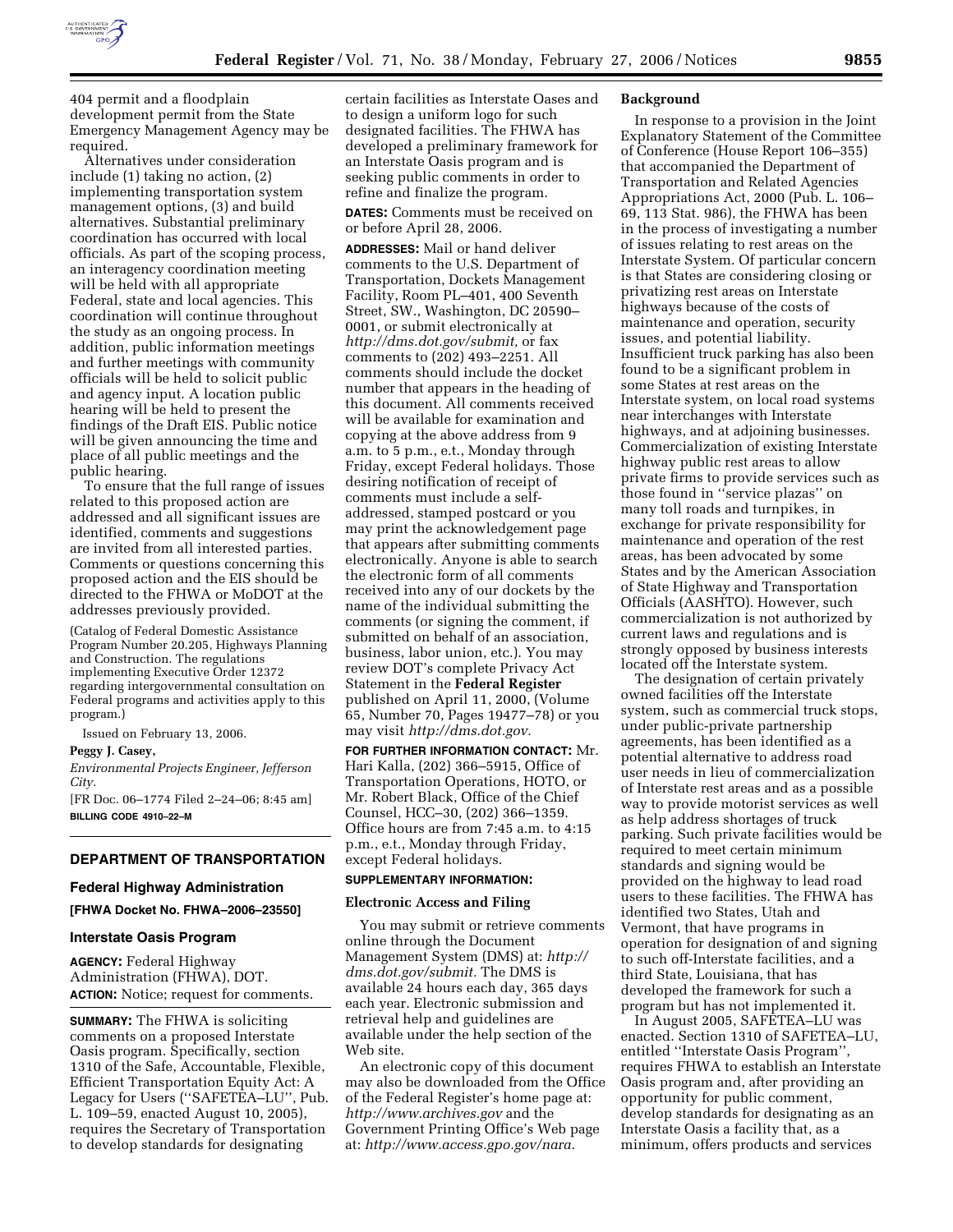to the public, 24-hour access to restrooms, and parking for automobiles and heavy trucks. Section 1310 also requires the standards for designation as an Interstate Oasis to include the ''appearance of a facility'' and the proximity of the facility to the Interstate system, and requires FHWA to design a logo to be displayed by a designated Interstate Oasis facility. Further, section 1310 requires that, if a State elects to participate in the Interstate Oasis program, any facility meeting the standards for designation shall be eligible for designation as an Interstate Oasis.

A related provision of SAFETEA–LU, section 1305, authorized a separate program to provide Federal funding for building, expanding, or improving truck parking facilities along the National Highway System. The FHWA plans to issue a separate notice in the **Federal Register** to announce this program and solicit applications for use of the available funding. The FHWA will closely coordinate the section 1305 and section 1310 programs to assure they are compatible and complementary to each other in serving the public need.

#### **Description of Proposed Interstate Oasis Program**

The FHWA has developed a preliminary framework for an Interstate Oasis program that FHWA believes is responsive to the requirements in section 1310 of SAFETEA–LU. Figures will be developed and sign numbers will be designated at a later date to illustrate certain signing elements after they are finalized. Therefore, figure numbers included in the draft text of the program document are left blank at this time, and sign numbers are general and not specific. The draft text of the program document is as follows:

''An Interstate Oasis shall be defined as a facility near an Interstate highway, but not within the Interstate right-ofway, designated by a State after meeting certain eligibility criteria, that provides products and services to the public, 24 hour access to public restrooms, and parking for automobiles and heavy trucks.

Interstate Oasis facilities shall comply with laws concerning:

1. The provisions of public accommodations without regard to race, religion, color, age, sex, national origin, or disability; and

2. The State and local licensing and approval of such service facilities.

If a State elects to provide Interstate Oasis signing, there should be a statewide policy, program, procedures, and criteria for the designation and signing of a facility as an Interstate

Oasis. To qualify for designation and signing as an Interstate Oasis, a business should, at a minimum:

1. Be located no more than 3 miles from an interchange with an Interstate highway, except a lesser distance may be required when State laws restrict truck travel to lesser distances from the Interstate system;

2. As determined by an engineering study, be accessible via highways that are unrestricted as to vehicle weight or vehicle type, size, or weight and from which road users can safely and conveniently travel to the facility, enter and leave the facility, return to the Interstate highway, and continue in the same direction of travel;

3. As determined by an engineering study, have physical geometry of site layout and driveway access to safely and efficiently accommodate ingress, on-site travel, maneuvering, and parking, and egress by all vehicles, including heavy trucks of the size and weight anticipated to use the facility;

4. Have modern sanitary facilities (rest rooms) and drinking water, available to the public at no charge or obligation at all times (24 hours per day, 365 days per year);

5. Have adequate and well lit parking accommodations for vehicles, including heavy trucks, with maximum allowed parking duration not less than 10 hours, to meet demands based on volumes, the percentage of heavy vehicles in the Interstate highway traffic, and other pertinent factors;

6. Be staffed by at least one person on duty at all times (24 hours per day, 365 days per year); and

7. Provide, at a minimum, the following products and services: a. Public telephone;

b. Food (vending, snacks, fast food, and/or full service); and

c. Fuel, oil, and water for automobiles and trucks.

Statewide criteria may impose additional minimum requirements, beyond those listed above, determined necessary by the State to promote and enhance road user safety, efficiency, and productivity. If a State elects to provide Interstate Oasis signing, any facility meeting the State's minimum criteria shall be eligible for designation as an Interstate Oasis.

Signing to denote the availability of an Interstate Oasis at an interchange, to guide road users to an Interstate Oasis, or to designate a business as an Interstate Oasis should incorporate the Interstate Oasis symbol depicted in Figure ''X''. [Figure to be developed and numbered later.]

States electing to provide Interstate Oasis signing should use only one of the following signing practices on the freeway for any given exit:

1. If Specific Service signing (See MUTCD Chapter 2F) is provided at the interchange, a 12-inch diameter circular ''patch'' containing the Interstate Oasis symbol may be located in the lower right-hand corner of the specific service logo panel for the designated business in a manner in which it touches both the specific service logo and the blue sign panel; or

2. If General Service signing (See MUTCD Figures 2E–41 and 2E–42) is provided at the interchange, the Interstate Oasis General Service Sign (D9-x) may be included on or appended above or below an existing D9–18, D9– 18a, or D9–18e General Service sign; or

3. If no other service signing is provided at the interchange, the Interstate Oasis General Service Sign (D9-x) may be appended above or below an existing ground mounted Advance Guide or Exit Direction sign, or a separate D9-y sign, incorporating both the Interstate Oasis symbol and the legend ''Interstate Oasis'' may be installed in an effective location, between the Advance Guide sign and the Exit Direction sign and with adequate spacing from other adjacent signs, in advance of the exit leading to the Oasis. The D9-y sign shall have a blue background and white border and legend and shall contain an action message such as ''NEXT EXIT'' for unnumbered interchanges or, for numbered interchanges, the exit number as illustrated in Figure ''Y''. [Figure to be developed and numbered later.]

Signing should be provided near the exit ramp terminal and along the cross road to guide road users from the interchange to the Interstate Oasis and back to the interchange.''

# **Discussion of Proposed Interstate Oasis Program**

The FHWA believes that the draft text stated above meets the intent and the specific requirements of section 1310 of SAFETEA–LU and enhances the safety, efficiency, and productivity of the highway system and its users. It would establish minimum criteria meeting the needs of travelers on the Interstate highway system in a manner that any State could implement despite wide varieties in existing conditions and needs from State to State. Similar to criteria for businesses to be eligible for Specific Services signing, detailed in Chapter 2F of the Manual on Uniform Traffic Control Devices (MUTCD), States could decide to impose additional criteria, beyond the minimum national criteria, that they deem appropriate for their State.